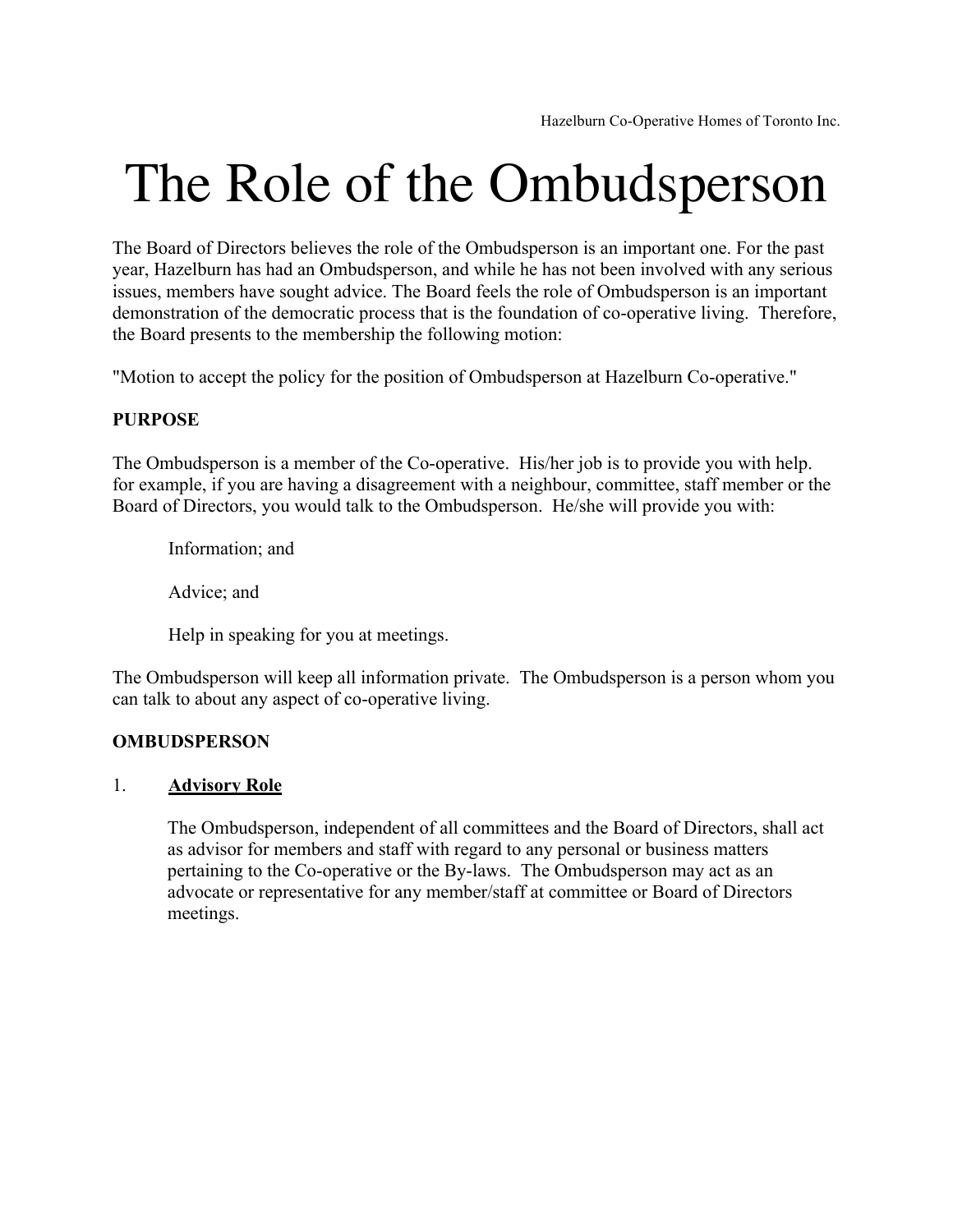## 2. **Qualifications**

No person shall be Ombudsperson of the Co-operative:

- a) if he/she is under 18 years of age; or
- b) if he/she is and undischarged bankrupt or mentally incompetent person; or
- c) if he/she is not a member of the Co-operative; or
- d) if he/she is in default under the Occupancy Agreement; or
- e) if he/she has not held a position of Hazelburn Director or Chairperson for a minimum of two (2) years.

# 3. **Election and Removal**

The Ombudsperson shall be elected at each annual meeting. The members of the Cooperative may, by resolution passed by a majority of votes cast at a General Meeting called duly for that purpose, remove the Ombudsperson before the expiration of his/her term, and may be a majority of the votes cast at the meeting, elect any person in his/her stead for the remainder of his/her term.

In the event the elected Ombudsperson cannot complete his/her term, the Board of Directors may appoint a qualified person in his/her stead for the remainder of the term.

## 4. **Balloting**

Election of the Ombudsperson's term shall be by ballot. In the event of a tie vote, the meeting Chairperson shall cast a vote.

## 5. **Terms of Office**

The Ombudsperson's term shall be one (1) year from the date on which he/she is elected or until his/her successor is elected or appointed.